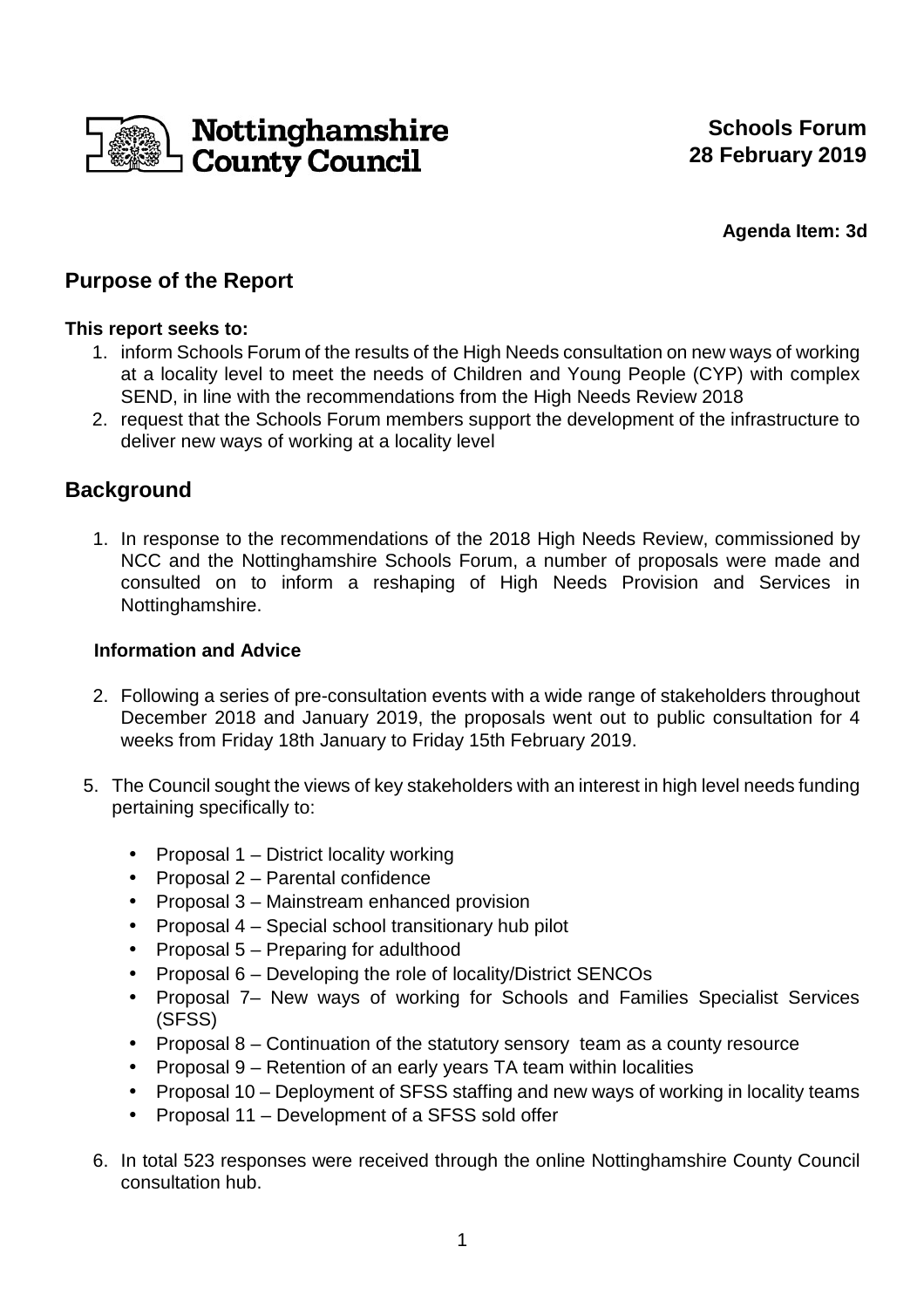7. Responses were received from a wide range of stakeholders, including individual parents and representative groups, a range of schools with differing governance arrangements, SEND professionals, and partner agencies across health and social care and charitable and private providers.



#### **Results of the High Needs Review consultation**

- 8. The results of the consultation (See Appendix A) conclude that the large majority of stakeholders are in favour of adopting all the proposed changes to build the structures and processes that require key professional stakeholders to work together at a more local level, to make informed, principled, proportionate decisions about the use of High Needs funding.
- 9. In addition the consultation offered the opportunity for respondents to submit free text comments. Over 1500 comments and questions were received. All comments and questions received were reviewed as part of the survey and consultation analysis and taken into consideration as part of the decision making process.
- 10. A detailed analysis indicated that the free text comments can be grouped into a number of themes, many supporting the consultation proposals, and some which suggest other points for consideration. These are as follows:
	- **Collective responsibility and effective locality working** is, on the whole, very much supported, with the expectation that it will lead to better use of available resources and the prospect of delivering better outcomes.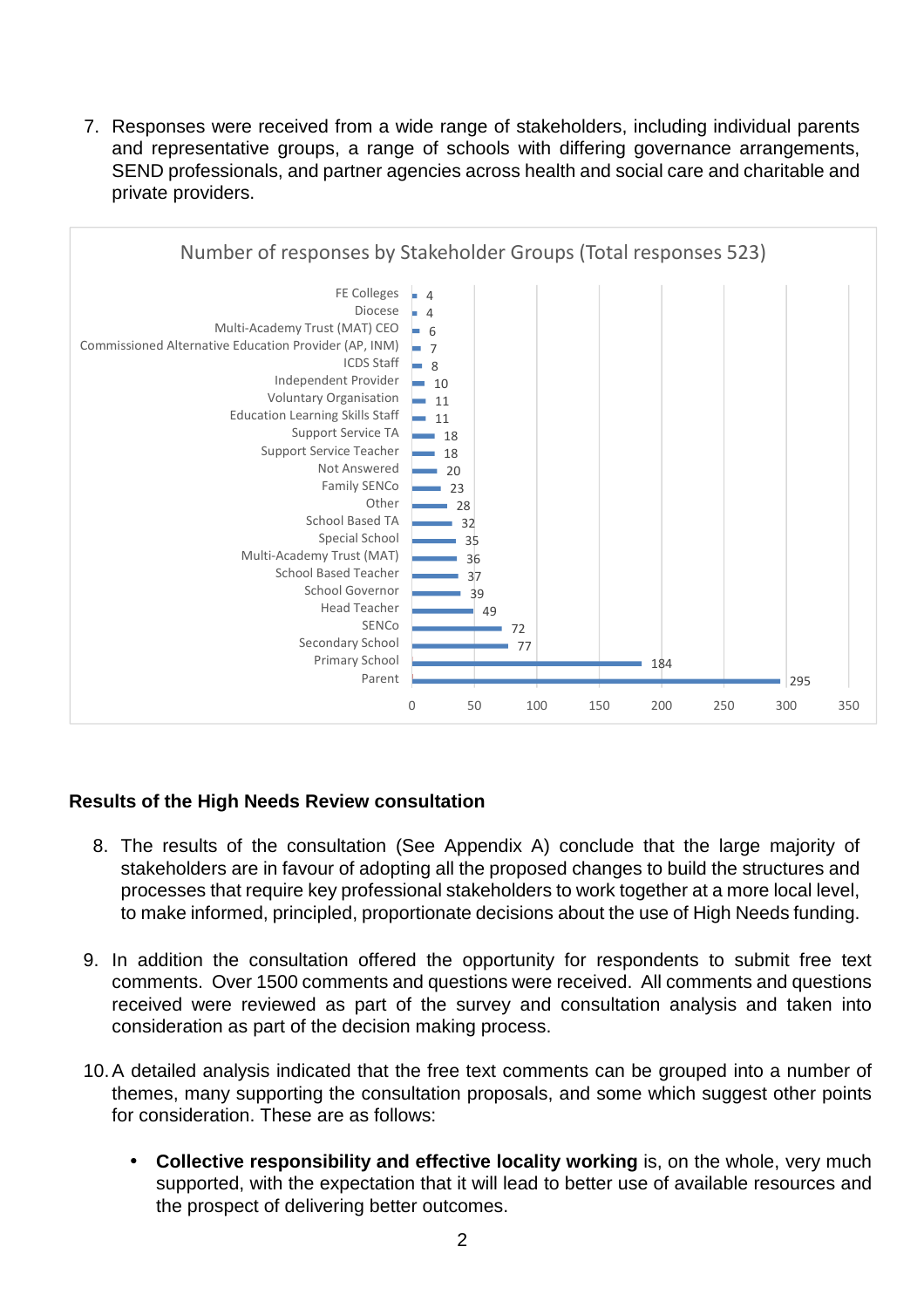- There was a view that **decision making** around how this would be developed and implemented in practice, needs to be **based on informed and meaningful dialogue.**
- Many welcomed the fact that schools will be in a better position to provide enhanced provision locally and as such it was felt that **schools will be more accountable for meeting the needs of students with SEND in their locality.**
- Another positive view was that less children will be refused school places on the grounds that a school cannot meet their needs.
- While there was strong support for all proposals, a view that was voiced repeatedly was the necessity for **fair and equitable provision, based on a child's need and not their postcode.**
- Another theme emerging was the need for **robust moderation**, to ensure that funds are allocated and used fairly to support pupils with SEND. There was some concern about the risk of larger schools, or those 'who shout loudest' receiving a disproportionate amount of funding, to the detriment of pupils in smaller schools and the needs of some students not being met.
- The need for the **Local Authority to provide a lead to manage, monitor, support and challenge budgetary allocations and the use of funding locally** was emphasised.
- **Choice is important** for parents and there was a view that, as with any student, the option to choose the best available education for a child should remain, irrespective of where they live.
- There was a view that **Specialist Provision and Centres of Excellence** will still be needed
- Some questioned if **locality working** might lead to increased bureaucracy and the need for additional resources and as such felt High Needs should remain centrally managed. Others felt that 3 localities across the county was not local enough, and that a District or sub-district level would be more appropriate.
- There was a view that the aim must be to make the **best possible local provision to achieve best possible educational outcomes** for children and young people with SEND
- The point was made that "**the underfunding of SEND is a national issue** caused by austerity measures taken by the Government and that it has to be considered whether a local response will be enough to challenge national circumstances."
- There is **widespread support for the involvement of parents** in coproducing a **countywide SEND strategy**.
- There is a strong view that **early intervention is paramount** in successfully meeting the needs of children and young people with SEND and that the **curriculum needs to be tailored** to meet needs.
- There was a view that **focused support at key transition points** is essential.
- It is considered that **universal training for staff in mainstream settings** focussed on meeting the needs of children and young people with SEND **is essential** and should be free of charge.
- There was overall support for **piloting special school hubs, provided that care was taken to ensure moves only took place when appropriate** and that children and young people are **well supported through any transitions**.
- There is **strong support for preparation for adulthood** in collaboration with all stakeholders and partners, and in particular based on the voice of the young person.
- There is **considerable support for strengthening the role of the SENCO, Family SENCO and the development of district SENCO** provided that the new appointments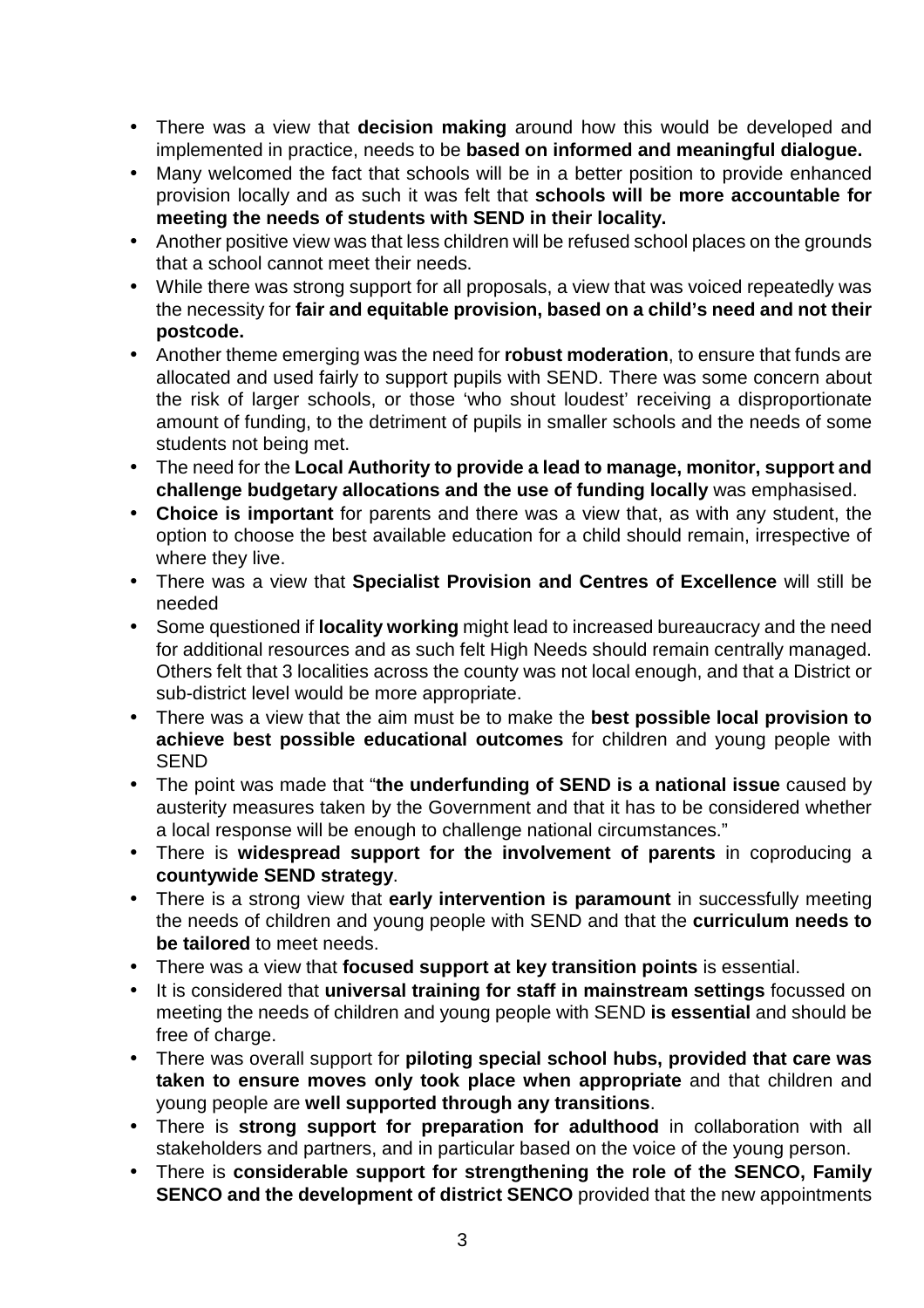at District level have a clear role and the appropriate skill set and experience, with the ability to hold schools to account.

- Overall there is **support for SFSS taking a lead role in facilitating multi-service/ multi-agency meetings**, provided that time is taken to develop systems and processes, which avoid duplication, and maximise the use and impact of available capacity and resources. There were a small number of specific detailed responses, emphasising the need for clarity about the distinctive roles of ICDS officers.
- There is **strong support to retain a countywide sensory team** with qualified specialist teachers, with additional mandatory accreditation.
- There is overall support for the **retention of TAs drawn from all teams in Localities** provided that they have an appropriate skill set.
- There is a clear view that **Safeguarding should be everyone's responsibilit**y and should not be the responsibility of only one member of staff.
- There is **strong support for SFSS developing new ways of working** within Localities**, provided that the current specialisms are retained.**
- There is **strong support for the retention of the current senior teacher roles in SFSS,** alongside a clear view that the development of a **third lead role with a focus on autism is essential.** There is a view that **autism cannot be the remit of only 1 practitioner.**
- There is support **for the development of a traded offer from SFSS, available to all schools,** although there are **some concerns that some schools may not be able to afford the training or may choose not to access it and that this may impact on the quality of provision.**

#### 11. **How will the locality model work in practice?**

Arguably all of the above themes are addressed by the proposals, but understandably there were many questions as to how the proposed new locality model will work in practice. These questions will be highlighted and responded to in the form of a Frequently Asked Questions document, which can be made available as part of the wider communication of the strategy and as part of the implementation process in the course of 2019-20. It is proposed that the detail of how locality arrangements will be delivered and implemented should be developed over the course of the summer term 2019 for implementation from September 2019. It is the intention that LA SEND officers from education support and the statutory assessment and placement service (ICDS) as appropriate will work closely with all partners to co-produce a locality working model that takes into account stakeholder views.

#### **Other Options Considered**

- 12. A number of individuals felt that the consultation did not provide any alternative or choice in terms of the proposals being made. This is due to the fact that this consultation sought stakeholder views on the proposals to implement the recommendations from the High Needs Review 2018. The reality is that options in relation to the escalating demand for High Need provision, coupled with a deficit in the High Need Budget are limited. The choice between collective responsibility and decision-making for the High Needs budget, or a free-for-all is clear cut, as reflected in the majority of consultation responses.
- 13. Other options considered and rejected as not viable were: